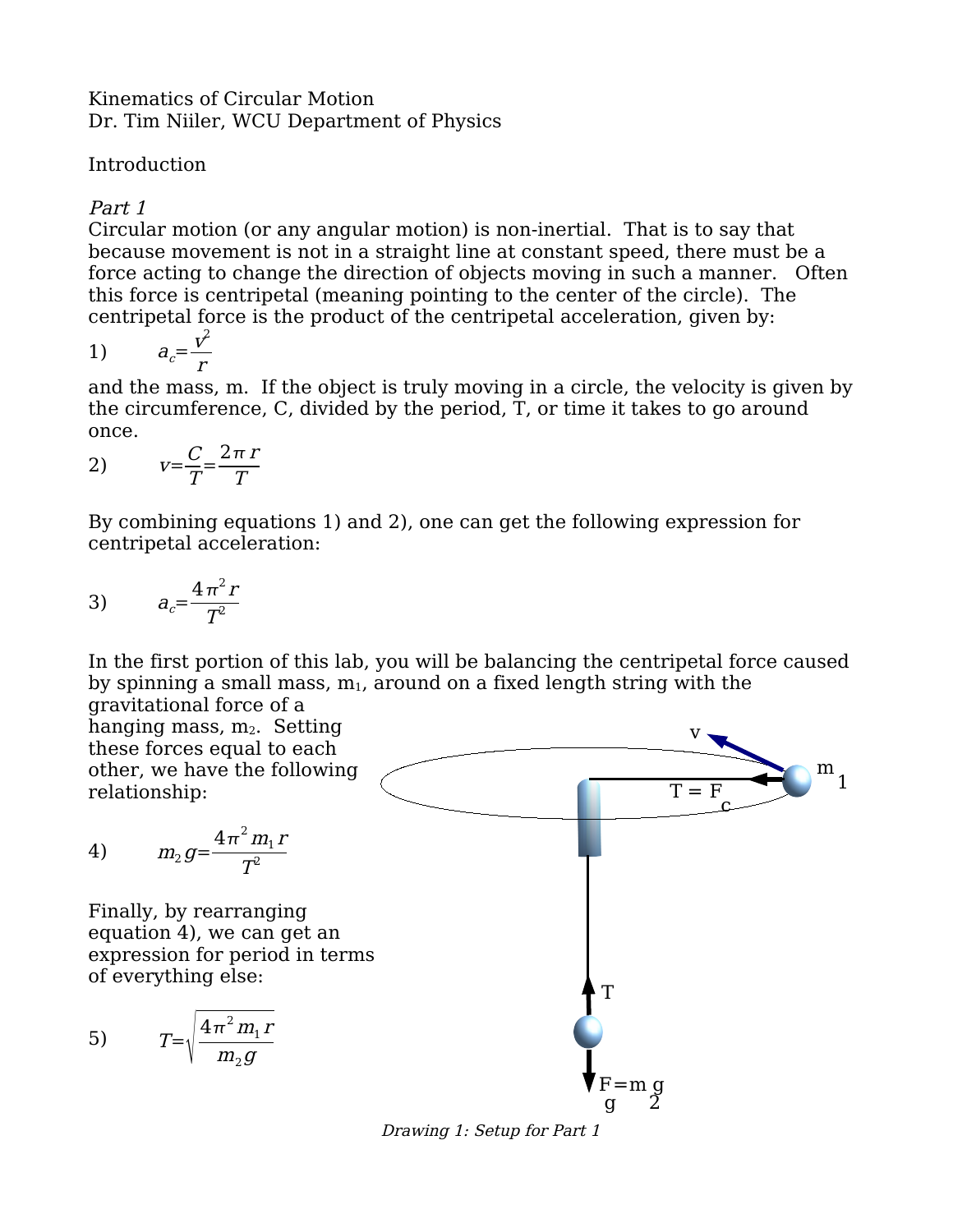#### Part 2

In the second part of this lab, you will be calculating the angular position, angular velocity and angular acceleration of video-taped motion. A motion capture program will be demonstrated so that you understand where this data came from. You will be presented with data in the format of a p2d file. This lists a marker name and then the time information, and the x and y coordinates that correspond to the time:

|  |  | Marker 1 |
|--|--|----------|
|--|--|----------|

| time(s)  | x-coord (pixels) | y-coord (pixels) |
|----------|------------------|------------------|
| 0.000    | .547             | 124              |
| 0.010    | 556              | 118              |
| 0.020    | 565              | 109              |
| $\cdots$ |                  |                  |

Marker 2

| time(s)  | x-coord (pixels) | y-coord (pixels) |
|----------|------------------|------------------|
| 0.000    | 627              | 224              |
| 0.010    | 626              | 218              |
| 0.020    | 625              | 209              |
| $\cdots$ |                  |                  |

#### Marker 3

| time (s)            | x-coord (pixels) | y-coord (pixels) |
|---------------------|------------------|------------------|
| $\vert 0.000 \vert$ | 507              | 134              |
| $\vert 0.010 \vert$ | 516              | 178              |
| $\vert 0.020 \vert$ | 525              | 189              |
| $\cdots$            |                  |                  |

The diagram at the right illustrates one frame of data for the three markers. Our goal is to find the angle  $\theta$ , which lies between the vector from point 2 to point 1, and the vector from point 2 to point 3. It is easiest to proceed by finding the angle between this first vector and the x-axis, and then by finding the angle between the second vector and the x-axis. The angle  $\theta$  is the difference between these measures.

$$
6) \quad \theta_1 = \operatorname{atan2} \left( \frac{y_1 - y_2}{x_1 - x_2} \right)
$$

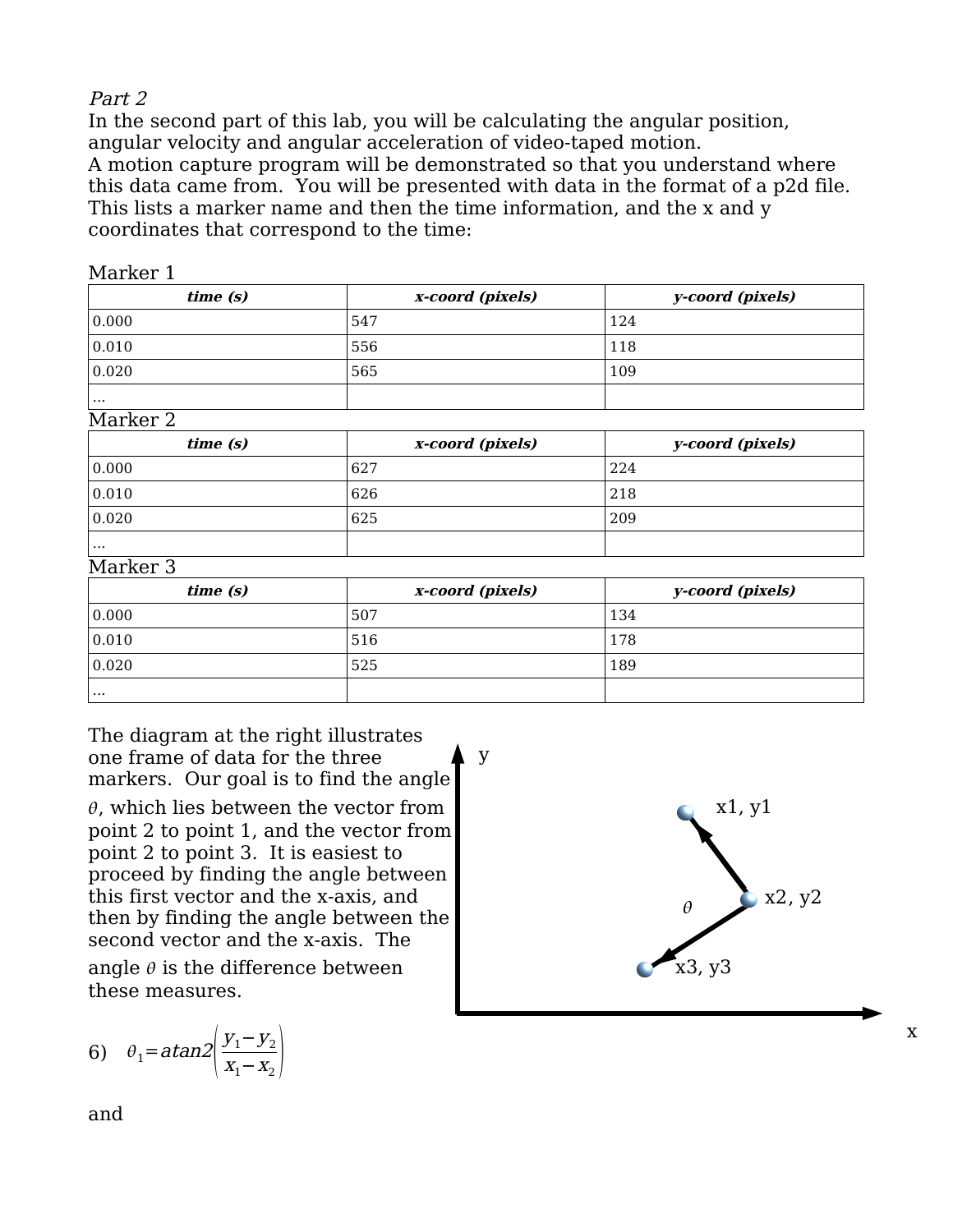$$
7) \quad \theta_2 = \text{atan2} \left( \frac{y_3 - y_2}{x_3 - x_2} \right)
$$

Thus: 8)  $\theta = \theta_2 - \theta_1$ 

This calculation must be done for every frame of data.

## **Procedure**

## Part 1

Obtain two masses of differing weights, a PVC tube, a string, and a stop watch. Thread the string through the tube, and firmly attach the larger of the masses so that it hangs down as shown in Drawing 1. Attach the smaller of the masses to the other end of the string *after* it has been thread through the tube. This is the end that will swing around.

While one partner controls the stop watch, the other should start by slowly spinning the small mass in a horizontal plane about his head. Spin the mass at such a rate that the hanging mass does not either rise or fall. Measure the time it takes to complete ten full cycles and determine the period, T, of rotation. Measure the length of string from the tube to the mass. Then repeat but at a different angular velocity and length. Repeat at least ten times with different lengths and velocities.

## Part 2

The procedure for this part has been attenuated due to time constraints. You will simply analyze data that has already been collected for you on a soccer player kicking a ball.

## **Analysis**

## Part 1

Plot T versus the *square root of r* for your data. Fit a line to the data. Use the excel function "LINEST" to determine the slope and uncertainty in the slope. For example, presume that your data for r (the x variable) is in the range A1:A10 and that B1:B10, you would use "LINEST" as follows:

| Excel                                  | <i><b>OpenOffice</b></i>              |
|----------------------------------------|---------------------------------------|
| ${=}$ LINEST(B1:B10,A1:A10,TRUE,TRUE)} | ${=}\text{LINEST}(B1:B10;A1:A10;1;1)$ |

**Instead of hitting enter after typing this, press CTRL-SHIFT-ENTER.** If you do not do this your results will look very different.